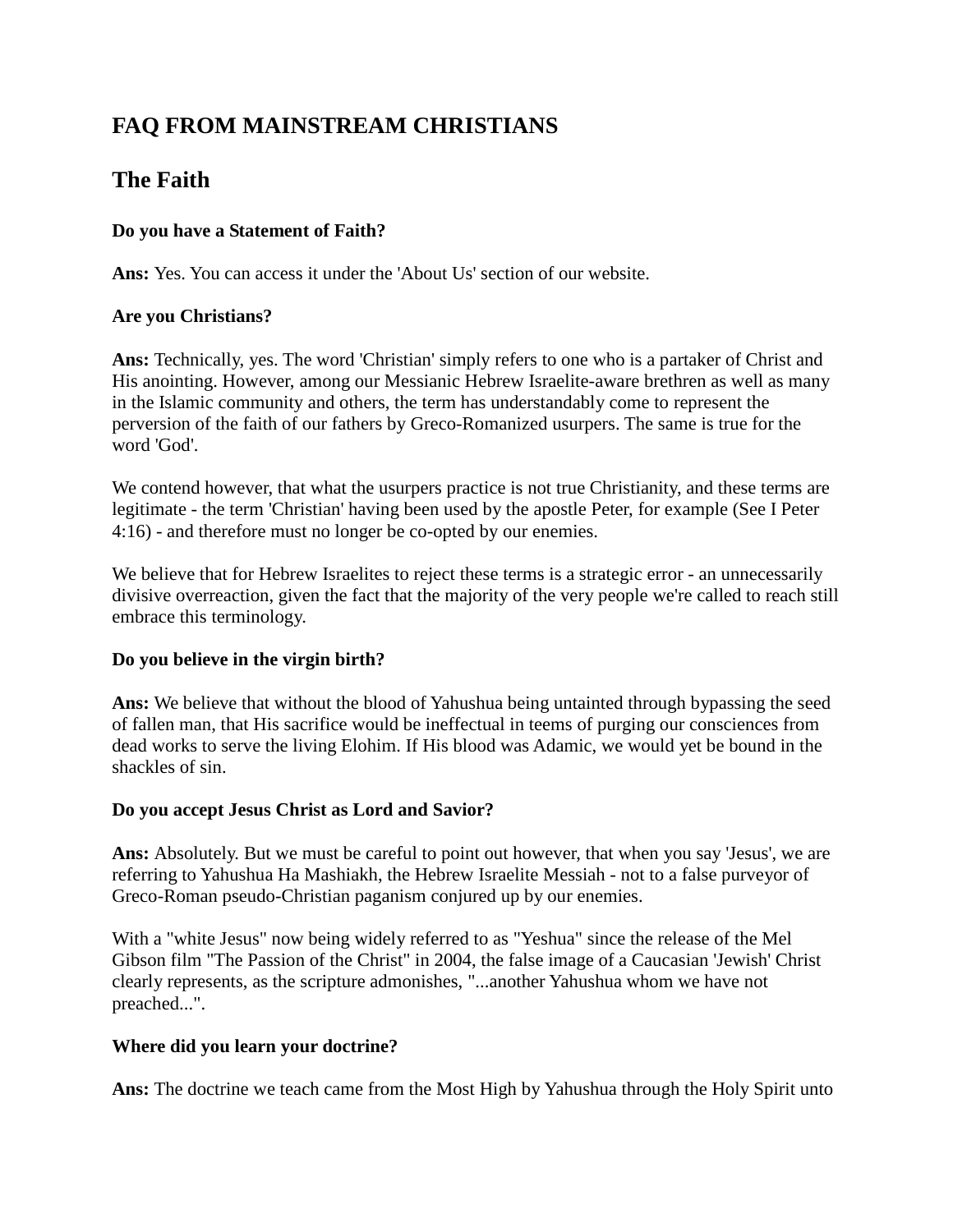His servant - rooted in and based solely upon the foundation of the "Tanakh" (the Old Testament) and B'rit Ha Chadashah (the 'New Testament').

#### **What is your religious background?**

**Ans:** Traditional Christianity.

#### **Are you affiliated with any Hebrew Israelite 'hate groups'?**

Ans: I received the revelation of our identity and purpose as Messianic/Christian Hebrew Israelites by direct divine revelation, and not from any already established group or document of men.

We have subsequently met and dialogued with several of the founders and key leaders of these camps, both in New York and here in Los Angeles, and believe them to be our brothers. But we do not share, nor can we accept any teaching that denies non-Hebrew Israelites access to the Covenant blessings of YAH.

#### **Do you believe only Hebrew Israelites can be saved?**

**Ans:** No. We believe that there are those from every nation, kindred, tribe, tongue and people who are predestined to be heirs and joint heirs with Hebrew Israelites as the sons of YAH - an integral part of the Commonwealth of Israel, as it is written.

We do believe however, that the natural seed of Israel in Christ are the rightful and legal executors of the Covenants, and the primary heirs of the promises (See Rom. 9:3,4). The natural obedient sons outrank the adopted sons - not due to inherent racial or national superiority, but simply as a matter of Kingdom order.

## **Doctrine**

## **Does your doctrine come from the Bible?**

**Ans:** Yes. We believe that all doctrine and revelation - apostolic, prophetic or apocryphal - must be rooted in, and in complete harmony with the revealed written word of YAHUAH - the Tanakh and B'rit Ha Chadashah (the Holy Bible in the original languages.)

#### **Do you believe I must accept your doctrine to be saved?**

**Ans:** No. As a matter of fact, we believe that all in the body of Christ are saved, but not all saved are in the body of Christ.

We contend that there are sincere believers in the Most High at various levels of revelation, and destined for diverse roles in the Kingdom of heaven - some of which do not include ruling and reigning with Mashiakh.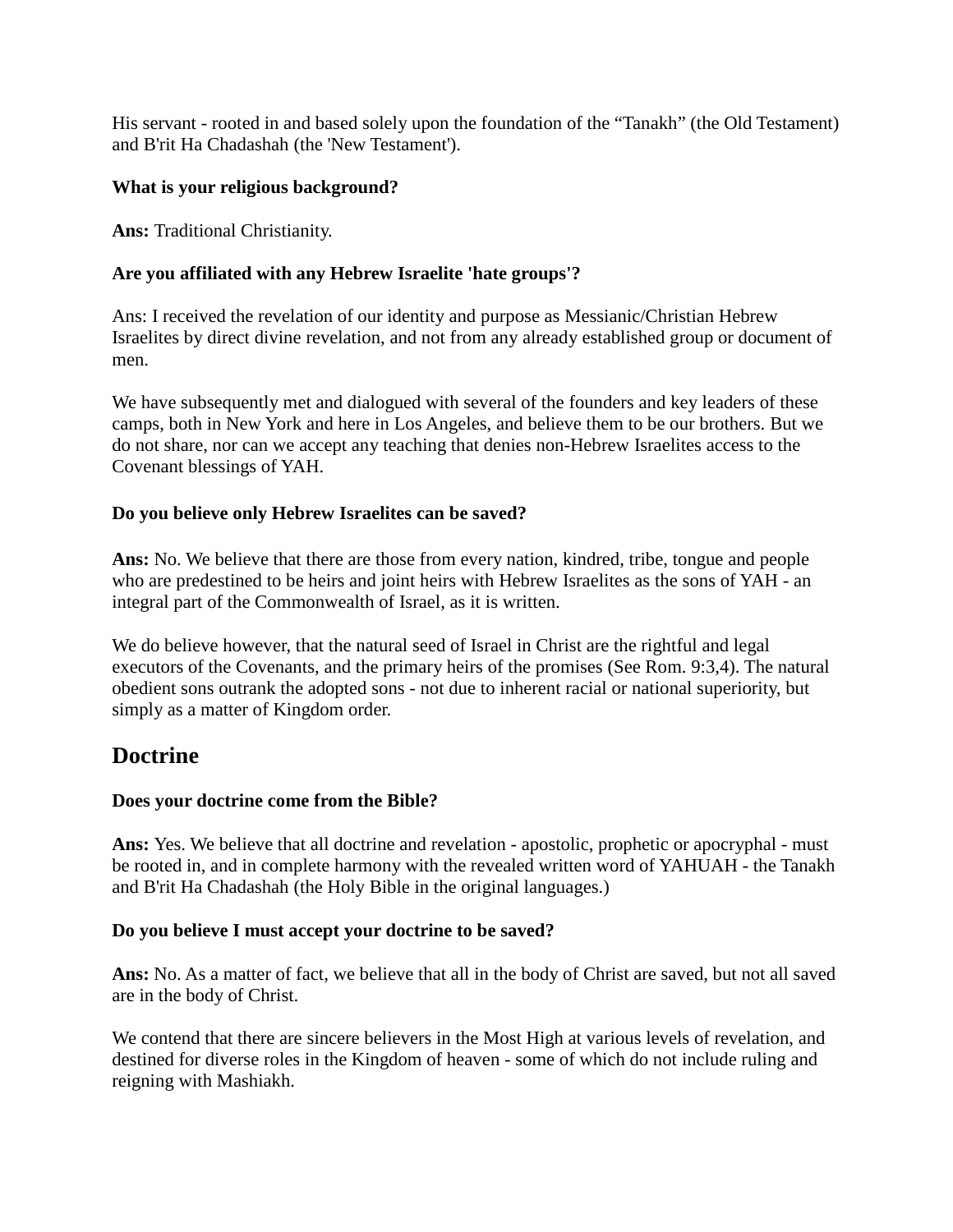After all, if salvation were limited only to His Church, then there would simply be no one to rule and reign over except the lost - which is obviously not in the plan of YAH.

#### **What is your doctrine on the Trinity?**

**Ans:** We believe in YAHUAH our Father; Yahushua, His firstborn Son among the everlasting, and the Holy (Set Apart) Spirit.

We don't believe however, in an unfathomable "Mystery of the Godhead"- something beyond our ability to grasp. If that were the case, then Yahushua's High Priestly prayer "That they all may be one; as you Father are in me, and I in you...", would simply have been uttered in vain - which is obviously not the case.

We believe that this same 'trinity' principle is manifested in many ways throughout the order of YHWH; for example, in the apostle as father, the prophet as his son in ministry, and the evangelist, like the third person of the Elohim, called alongside to help.

Distinct men of YAH in distinct functions, yet all working together in the oneness of their common mission and purpose. So clearly, the Father and Yahushua are two distinct individuals who are in fact, one: but in doctrine and purpose, unto perfect love. This is a oneness that we're not only well able to comprehend, but to manifest as well.

## **Do you believe in speaking in tongues?**

**Ans:** Speaking in tongues is listed in scripture as one of the nine gifts of the Holy Spirit (See I Cor. 12), and therefore, despite its rampant misuse and abuse, it remains a legitimate manifestation of the Spirit.

We do not believe however, that tongues is the "initial evidence" of being filled with the Spirit. This misnomer is based upon a misreading of the day of Pentecost. It is evident the disciples were not speaking in unknown tongues on that day, but rather, in the languages of those who were gathered in Jerusalem from other nations.

They were prophesying - not speaking in unknown tongues - as Peter bears out by referring to the prophecy of Yoel. Therefore, we must conclude that prophesying - speaking under the inspiration of the Holy Spirit - is the initial evidence; no matter what language the utterance happens to be in.

It is written, "...greater is he that prophesies than he that speaks in tongues...". But this order has been reversed, leading to the idea that when one prays in tongues, one is praying "in the Spirit" which is perceived to be on a higher level than praying in one's own language.

But the scripture actually refers to praying with the spirit, meaning with ones own spirit, as opposed to with ones own understanding. Many have even come to believe that to pray without understanding is somehow more spiritual. This confusion has left Pentecostals/Charismatics in particular, especially vulnerable to heresy, demonic infiltrations and vain imitations of this divine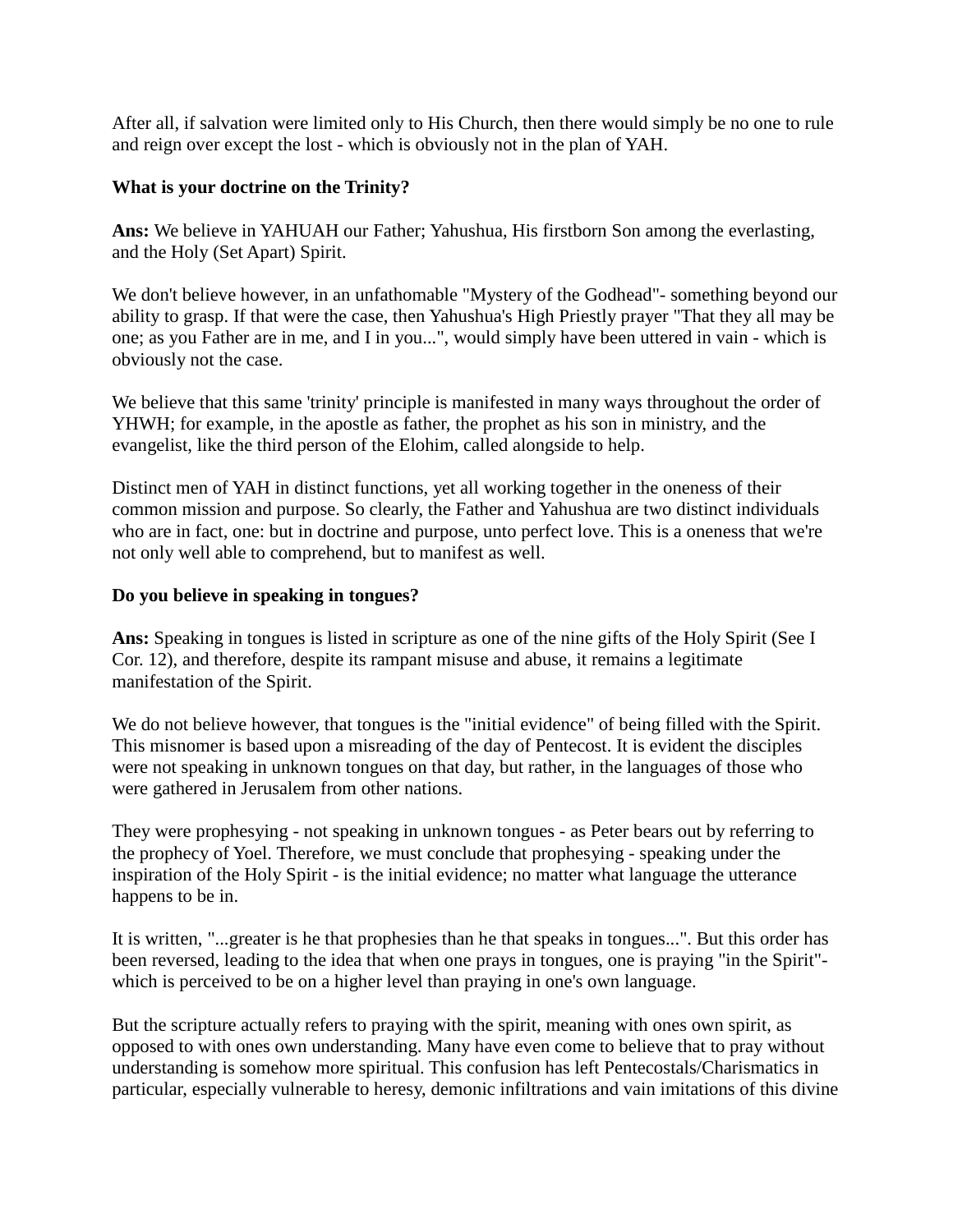gift.

Behold, all manner of prayer of an obedient, Spirit-filled believer is in the Spirit – no matter what language it happens to be spoken in.

## **Do you believe in the "word of faith" doctrine?**

**Ans:** We believe the so-called word of faith doctrine is rooted in a profound theological error that one must confess the word in order to secure material blessings from 'the Lord'. Yahushua taught the exact opposite - to take no thought for what we shall eat, drink, etc., i.e. material things, for YAH knows we have need of them.

Do we believe He wants us to prosper financially? Yes - but by very different means: by an equitable redistribution of material wealth among the saints, as it was in the early church. This is the real key to Kingdom wealth.

The "word of faith" doctrine hinges, for the most part, on two misapplied passages of scripture for its apologetics of what is in truth a deep poverty of faith:

John 10:10 - Yahushua indeed taught that He came "...that they might have life, and that they might have it more abundantly." Their movement insists that He was referring to material blessings. And yet Yahushua also taught, "...beware of covetousness; for a man's life consists not in the abundance of the things which he possesses" (Luke 12:15).

Notice the same two words, life and abundance, are used in both passages. This verse leaves no doubt that in the former instance He was referring to Spiritual abundance. This example is typical of the "word of faith" movement's failure to rightly divide the word of truth.

## **What name do you baptize in?**

**Ans:** We find this whole debate to be divisive and irrelevant for the following reason: we are disciples of Yahushua and not John the Baptist. It was John who baptized in water - and his own testimony was that Yahushua would baptize us with the Holy Spirit and fire.

It was Yahushua who said, "He that believes and is baptized shall be saved." Since this directive was issued by the baptizer in the Holy Spirit, and not the baptizer in water, clearly, salvation is connected to the Spirit. This is why Paul displayed such a casual regard for water baptism, declaring "For Christ sent me not to baptize, but to preach the gospel" (I Cor. 1:17).

Hear, O Israel - by one Spirit, not one water, are we all baptized into one body.

## **Do you believe in the rapture?**

**Ans:** Yes. We believe this event - a transforming of a living body of believers directly into immortality, along with the dead in Christ - to be clearly indicated in scripture, although not by the term "rapture". (See I Thess. 4:13-18; I Cor. 15:51-53).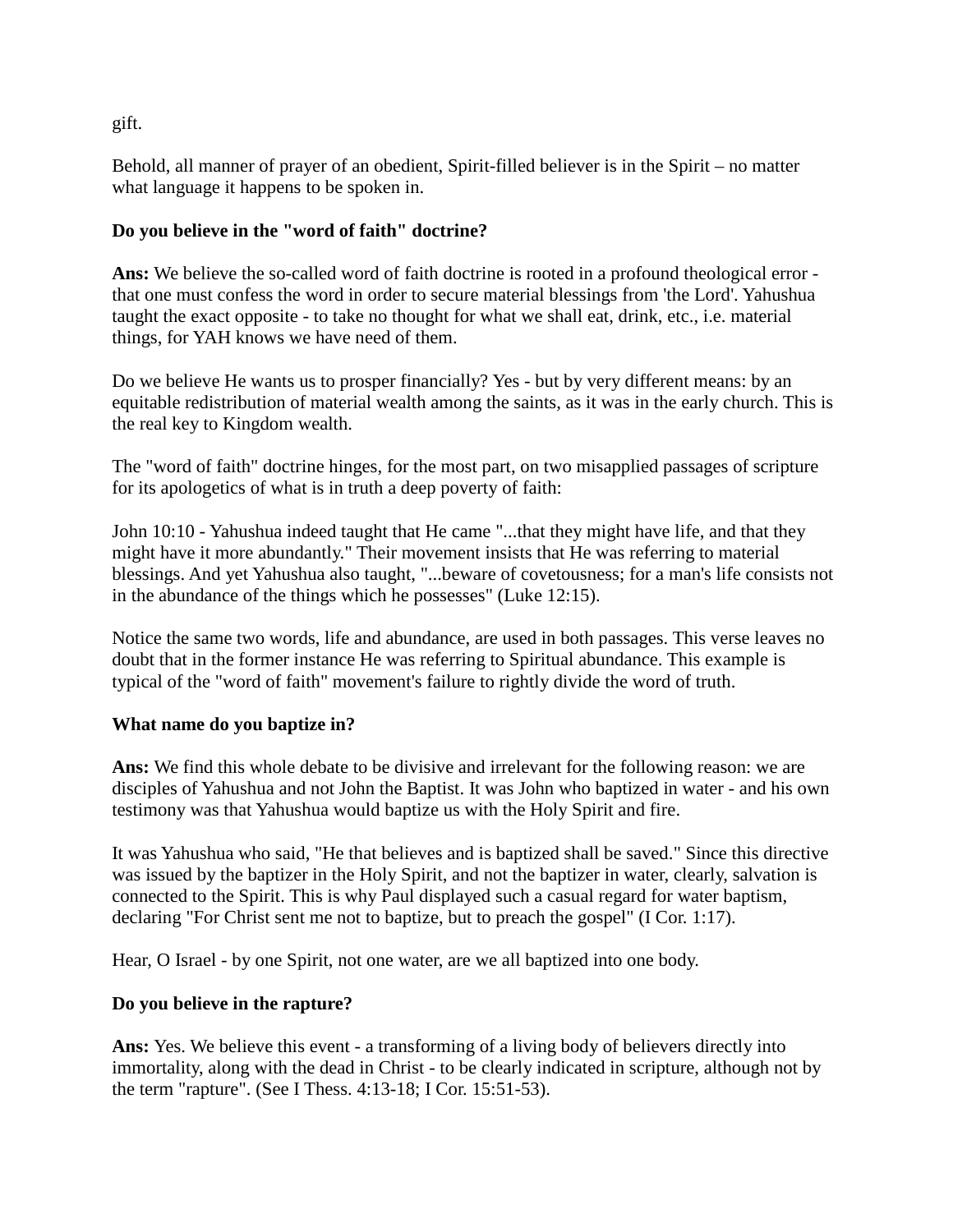The word rapture simply means a "catching away"- and this is exactly how the apostle Paul describes what will occur at that moment. We do believe this event is reserved for a unique body of the saved who are called to be immortalized, and rewarded with the authority to rule and reign with Yahushua over the nations.

There are certain among the righteous however, who cannot yet see this - for although they are predestined to be saved, they are not called to this particular component of the Commonwealth. This group will include even certain elements of Hebrew Israelites who will not receive Yahushua as Messiah until He returns, as it is written in Jude, "...with ten thousands of His saints (the "raptured"), to execute judgment...".

## **Do you believe in Polygyny?**

Ans: We do. But of course, we recognize that at this hour, the vast majority of the household of faith in general, and so-called black people in particular, are completely unaware of the longstanding history of Messianic/Christian polygyny (a husband with more than one wife).

Nevertheless, as a matter of truth, the revelation and re-acceptance of plural marriage, or polygyny in Christ, is key not only to setting Messianic/True Christian families in order, but to preparing the church for Yahushua. Why? Because His marriage to the Church is/will be a plural marriage.

For example, The Song of Solomon is by all accounts a glorious prefiguring of Messiah's love for His Church. Yet the fact that YAH chose a polygynous family to do this has been largely overlooked by mainstream Christians, and completely dismissed by the Greco-Romanized theologians of the Western world.

In the Song, it was said to King Solomon by his favorite queen, the Shulamite, "...your name is as ointment poured forth; therefore, do the virgins love thee. Draw me, and we will run after thee..." (Song of Solomon 1:3-4).

It is no mere coincidence that the nation of Israel - the very root and foundation of true Christianity - sprang forth from our father Jacob and his four wives. For one to take an antipolygyny position in light and in spite of these clear truths is to suggest that ancient Yisrael was a nation of bastards.

Would the Most High, pristine in His holiness, enter into a sacred oath with an accursed people? YAH forbid! This simply belies the truth.

Moreover, in the book of Revelation - which is a part of the 'New Covenant' - it is written that the names of the twelve sons resulting from Jacob's polygynous relationships are permanently enshrined in the gates of the Holy City, the New Jerusalem (See Rev. 21:12). This is the very abode of YHWH Himself. How then can we dare suggest that Messianic/Christian polygamy is sinful?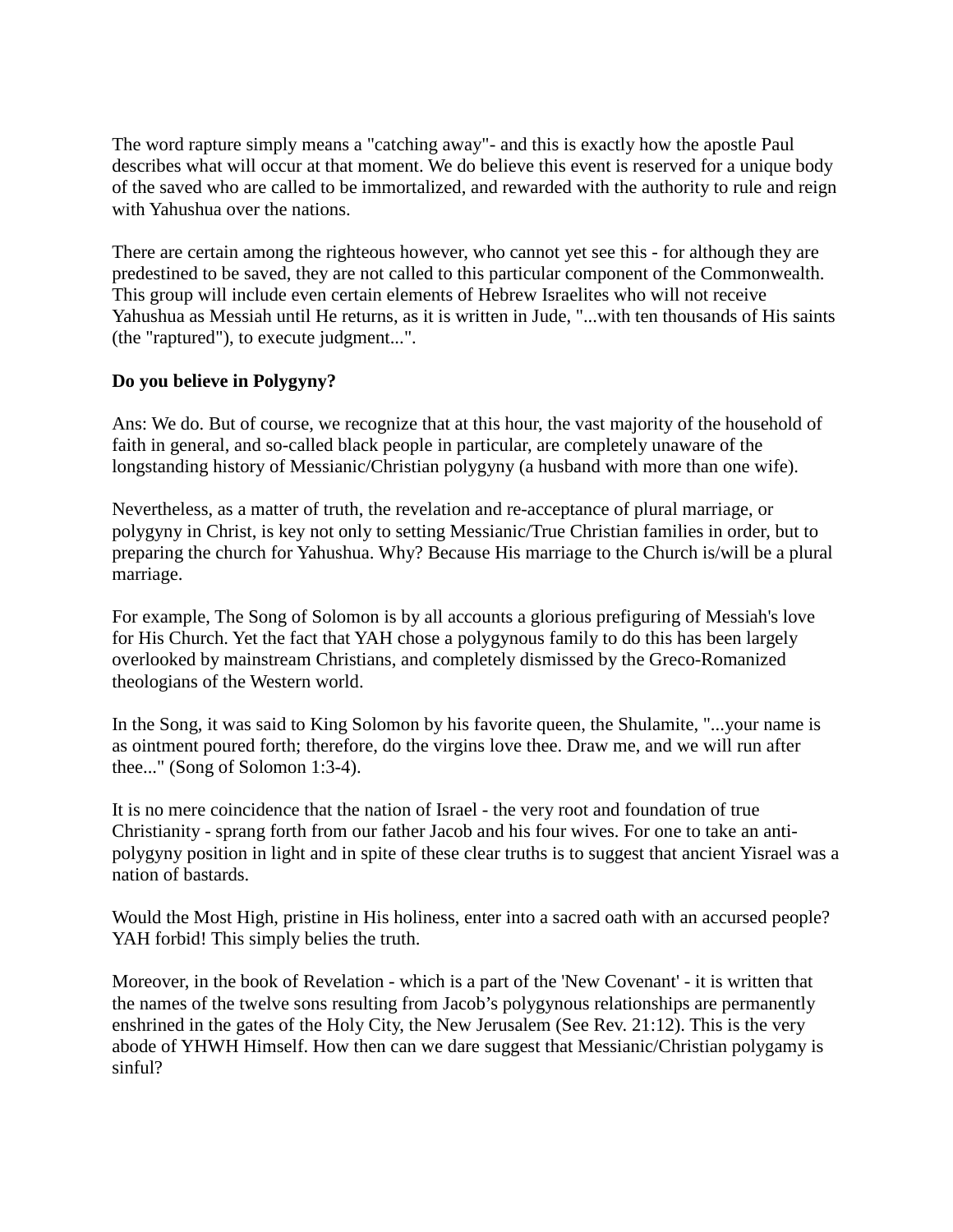And furthermore, allegorically speaking, even YAH Himself is polygynous.

It is written, "The word of YHWH came again to me, saying, Son of man, there were two women, the daughters of one mother. They committed harlotry in Egypt, they committed harlotry in their youth; their breasts were there embraced, their virgin bosom was there pressed.

Their names: Aholah the elder and Aholibah her sister; they were Mine, and they bore sons and daughters. As for their names, Samaria is Aholah, and Jerusalem is Aholibah. Aholah played the harlot even though she was Mine; and she lusted for her lovers, the neighboring Assyrians..."(Ezek. 23:1-5).

## **The Prophetic**

## **How should a prophet function in the local congregation?**

Ans: We teach as the epistles state, that the offices of apostle and prophet are a part of the foundation of the universal body, with Yahushua Himself being the chief cornerstone thereof. Therefore, a prophet is part of what we refer to as fluid ministry - designed to provide oversight, insight and foresight to the body of Messiah at large.

The primary function of a shepherd must be to feed the flock at a specific local congregation. To that extent, clearly the local shepherd must come under the authority of the apostle and prophet.

As a matter of truth, the original first century order saw local pastors being selected and confirmed by apostles, prophets and evangelists. The authentic anointing to put forth the fundamental doctrine, vision and direction of the local congregation has always rested upon the apostolic and prophetic offices.

## **Do you believe YHWH uses prophets today like in the past?**

Ans: Most definitely. Contrary to popular opinion, a genuine prophet's mantle will continue to include the full range of prophetic expression - until we all come to the unity of the faith. How can we successfully build and plant on the "temple mount" as it were, without first uprooting the tares, and tearing down the monuments to idols thereon?

The so-called word of faith movement has put forth a kind of process-free "gospel" that requires no judgment nor warnings from the prophets. But authentic 'New Covenant' ministry is called upon not only to exhort, edify and console, but to reprove, rebuke and admonish as well (See II Tim. 4:1,2; II Thess. 5:12,13). These functions must be fully restored to the body if we are ever to "...grow up into Him in all things..."

## **How do you know that your prophecies really come from God?**

Ans: Fundamentally, one must make one's calling and election sure - and as with all the gifts of YAH, one must prophesy or function in the prophetic office by faith. And of course, all prophecy must be authenticated and confirmed by the witness of fellow apostles, prophets, and teachers.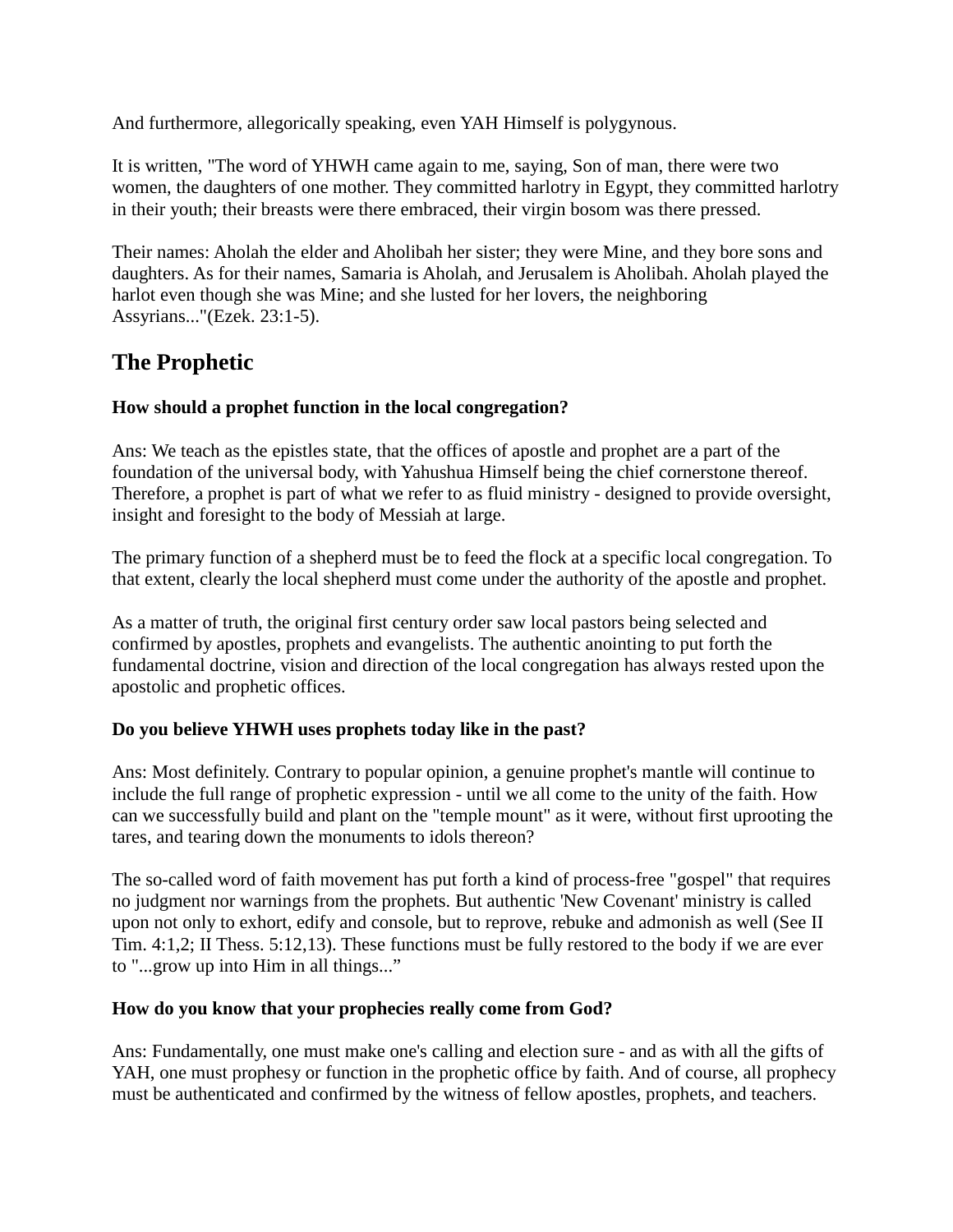As it is written, "In the mouth of two or three witnesses shall every word be established" (II Cor.  $13:1$ ).

#### **Is there a difference between prophesying and preaching?**

Ans: Yes. Prophesying is primarily for the shaping, drawing out and establishing of the saints into the fullness of Messiah, through foresight, insight and oversight; while preaching is for the conviction and calling of the lost, as well as for the uplifting and inspiring of the saved (although prophesying also convicts the unsaved (See I Cor. 14:24,25).

#### **Aren't all Spirit-filled believers anointed to prophesy?**

Ans: Yes. Any truly Spirit-filled believer will prophesy. As a matter of fact, despite popular 'Pentecostal' dogma, we recognize that according to the apostle Peter, the initial evidence of being filled with the Holy Spirit is prophesying - not speaking in unknown tongues (See Acts 2:14-19). The spiritual gift of telling forth the wonderful works of YAH is given to every true believer in Yahushua.

However, church governance, along with the added components of vision, instruction and correction are specifically reserved for the "four-fold" ministry gifts of apostle, prophet, and priest (evangelist and pastor/teacher), to equip the remnant at large to ultimately do likewise in the coming Kingdom.

#### **Doesn't prophecy given to confirm what the Spirit has already revealed?**

Ans: Not always. The scriptures are replete with instances of prophets seeing into the lives and destinies of individuals, as well as whole communities, cities, and nations, when they were themselves unwilling or unable to do so. YHWH sends prophets, even under the Renewed Covenant, for this very purpose (See Acts 11:27-30).

A true prophet, even in this hour, is endowed with a measured ability not only to see into the future, but into the lives of the saints, also - again, including into areas they may be completely unaware of. We do believe however, that if the word is authentic, it will ultimately be confirmed by an inner witness, circumstances, a follow-up word from another saint, etc.

#### **How can I recognize a false prophet?**

Ans: There are several ways; the most basic of which is, what they proclaim as the words of YAHUAH are not rooted and grounded in scriptural truth - and don't come to pass.

Secondly, a false prophet tickles the ears with promises of blessings without process - gain without pain. Such men are inevitably obsessed with money.

Especially the building of physical "churches" (monuments to their own egos), so as to outdo their fellow ministers ("How many are you running on Sunday, Doc?"), rather than building a spiritual temple consisting of the saints fitly joined together into a holy habitation unto YAH.